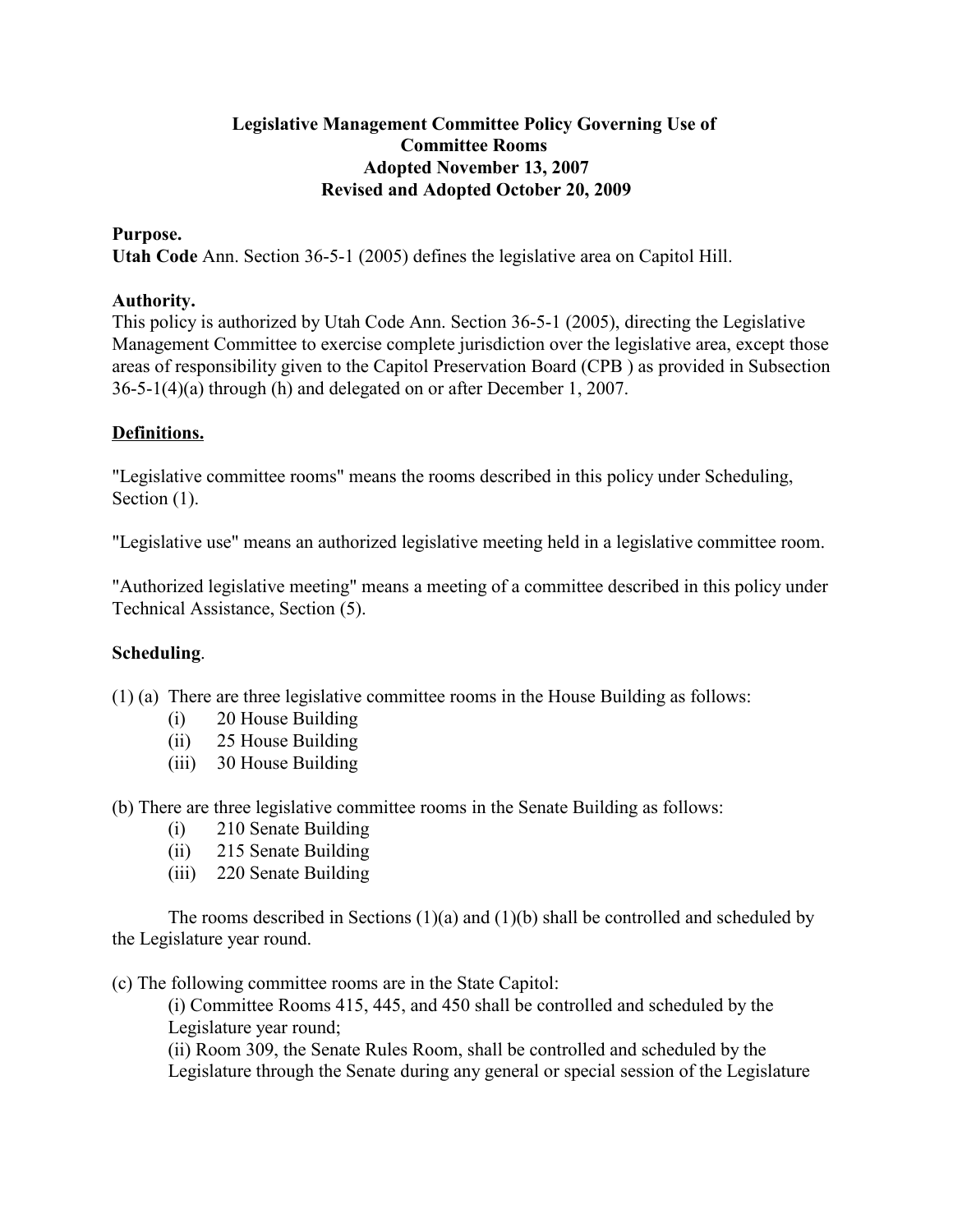and on interim days, and shared with the Supreme Court as scheduled by the Legislature through the Senate on all other days.

(iii) Committee Room 250 and the Supreme Court chambers shall be controlled and scheduled by the Legislature during any general or special session of the Legislature and on interim days and controlled and scheduled by the State Capitol Preservation Board on all other days. Controlling responsibility includes unlocking/locking the room for each meeting and ensuring that it is kept clean and in good repair.

(2) Scheduling shall be as follows:

The Office of Legislative Research and General Counsel (OLRGC) will be the primary point of contact for the committee rooms in Subsection  $(1)(a)$ ,  $(1)(b)$ , and  $(1)(c)(i)$  year round; and in Subsection  $(1)(c)(iii)$  during any general or special session of the Legislature and on interim days for all these responsibilities. However, the organization noted will assist OLRGC in the scheduling and management responsibilities. The responsibilities include:

(a) Opening and locking the rooms -- during the legislative session, the Sergeant of Arms will unlock the rooms in the morning and the Utah Highway Patrol will lock the rooms in the evening; during the rest of the year, OLRGC will unlock the rooms before scheduled meetings and lock the rooms after the meetings, except for Committee Room 250, which will be locked/unlocked by the State Capitol Preservation Board during the time it is in their control. Utah Highway Patrol, as part of its evening security check of the House Building, will check to assure that committee rooms are locked.

(b) Making sure the physical area and tables and chairs are clean and in order - year round, CPB and Division of Facilities Maintenance (DFCM) will be responsible to vacuum, clean, and empty trash; and to make sure electrical plugs are connected or reconnected after cleaning. Users will be responsible at the end of the meeting to remove all documents or papers that are of value.

(c) Assuring that a phone is working for each room - OLRGC.

(d) Making sure that lights and heating and cooling systems are working - CPB/DFCM.

(e) Making sure the sound amplification system is working, with Capitol Preservation Board responsible to do any repair or maintenance - OLRGC.

(f) Ordering services as necessary to assure the cleanliness - Sergeant at Arms during the session and OLRGC during the rest of the year.

(g) Working order of these rooms, and collecting any fee or security deposit - OLRGC. (3) Scheduling Priorities shall be as follows:

(a) Legislative use shall be given scheduling priority over other meetings in these committee rooms. If a committee room that has already been scheduled by a nonlegislative group, is needed for legislative use, as much notice as possible shall be given to the nonlegislative group by the OLRGC scheduler so they may seek an alternative site.

(b) Legislative committee rooms are reserved for legislative use during the legislative sessions and on legislative interim day which is usually the third Wednesday of each month from April through December. However, if the requirements of Section  $(3)(c)(ii)$ are met, these rooms may be reserved by public and private persons on those days, during times when legislative meetings are not scheduled.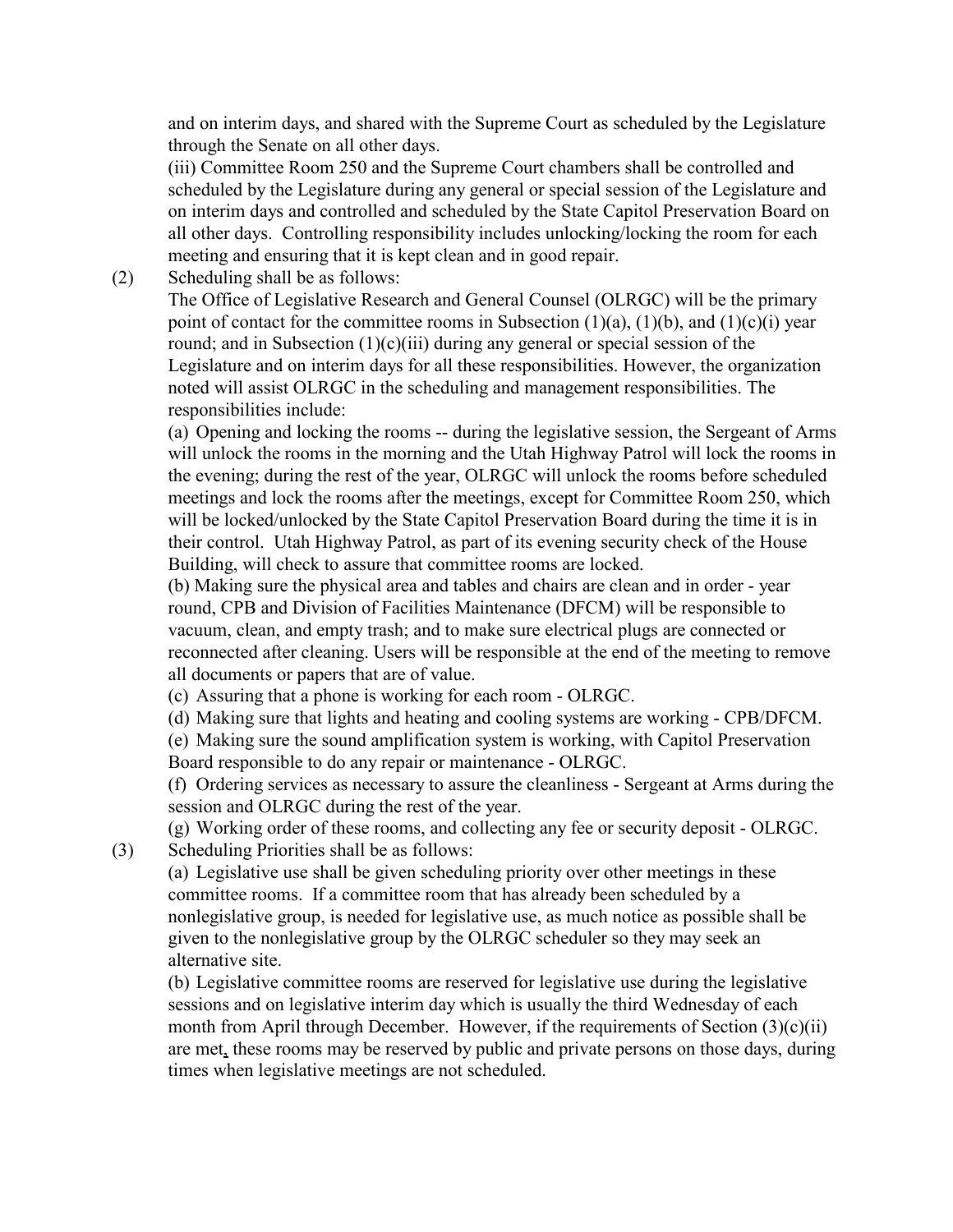(c) (i) After meeting the requirements of Section  $(3)(c)$  (ii), when not being used for legislative use, committee rooms may be scheduled with OLRGC on a first-come, first-served basis:

(A) by all executive and judicial branch entities; and

(B) by other public or private persons or organizations.

(ii) (A)When OLGRC receives a request from an entity described in Section  $(3)(c)(i)(A)$  to reserve a legislative committee room for use, it shall first refer the requestor to the Capitol Preservation Board for possible placement in a room under the control of the Capitol Preservation Board including committee room 250 State Capitol. If the Capitol Preservation Board cannot reasonably accommodate the request, OLRGC may, subject to the requirements of this policy, reserve a legislative committee room in the House Building or Senate Building for use by an entity described in Section  $(3)(c)(i)(A)$ .

(B)When OLGRC receives a request from an entity described in Section  $(3)(c)(i)(B)$ to reserve a legislative committee room for use, it shall first refer the requestor to the Capitol Preservation Board for possible placement in a room under the control of the Capitol Preservation Board including committee room 250 State Capitol. If the Capitol Preservation Board has no space available for the requestor, OLRGC may, subject to the requirements of this policy, reserve a legislative committee room in the House Building or Senate Building for use by an described in Section  $(3)(c)(i)(B)$ . (iii) OLRGC and the Capitol Preservation Board shall coordinate requests and reservations to minimize duplication and to ensure that each requestor receives a timely response to its request.

(d) Except for legislative use, legislative committee rooms are not scheduled for use after legislative business hours, on weekends, or on holidays.

### User Qualifications

Committee rooms are considered as public property and may be used to serve the public interest. In serving the public, the Legislative Management Committee does not condone the use of these rooms by individuals or groups for their own personal gain or monetary enhancement. To assure compliance with this policy, OLRGC in scheduling these committee rooms shall determine that one of the following criteria is met:

 (1) If the room reservation is made by a legislator or legislative staff for legislative use, no security deposit is required. If the room reservation is made by a member of the state executive branch or executive staff for executive branch use, or by a member of the state judicial branch or judicial staff for judicial branch use, the member shall provide the state inter-account billing codes as security and agree to pay for any damages sustained in using the room.

(2) If the room reservation is made by any other person, the person requesting use of a committee room represents to OLRGC that the person reserving the room will make no profit nor receive any monetary gain from the use of the room and the person requesting the room provides a valid credit card as a security deposit and agrees to pay for any damages sustained in using the room.

(3) With a deposit of a credit card or state agency inter-account billing codes, any group not composed entirely of legislators, legislative staff, or staffed by one of the legislative staff offices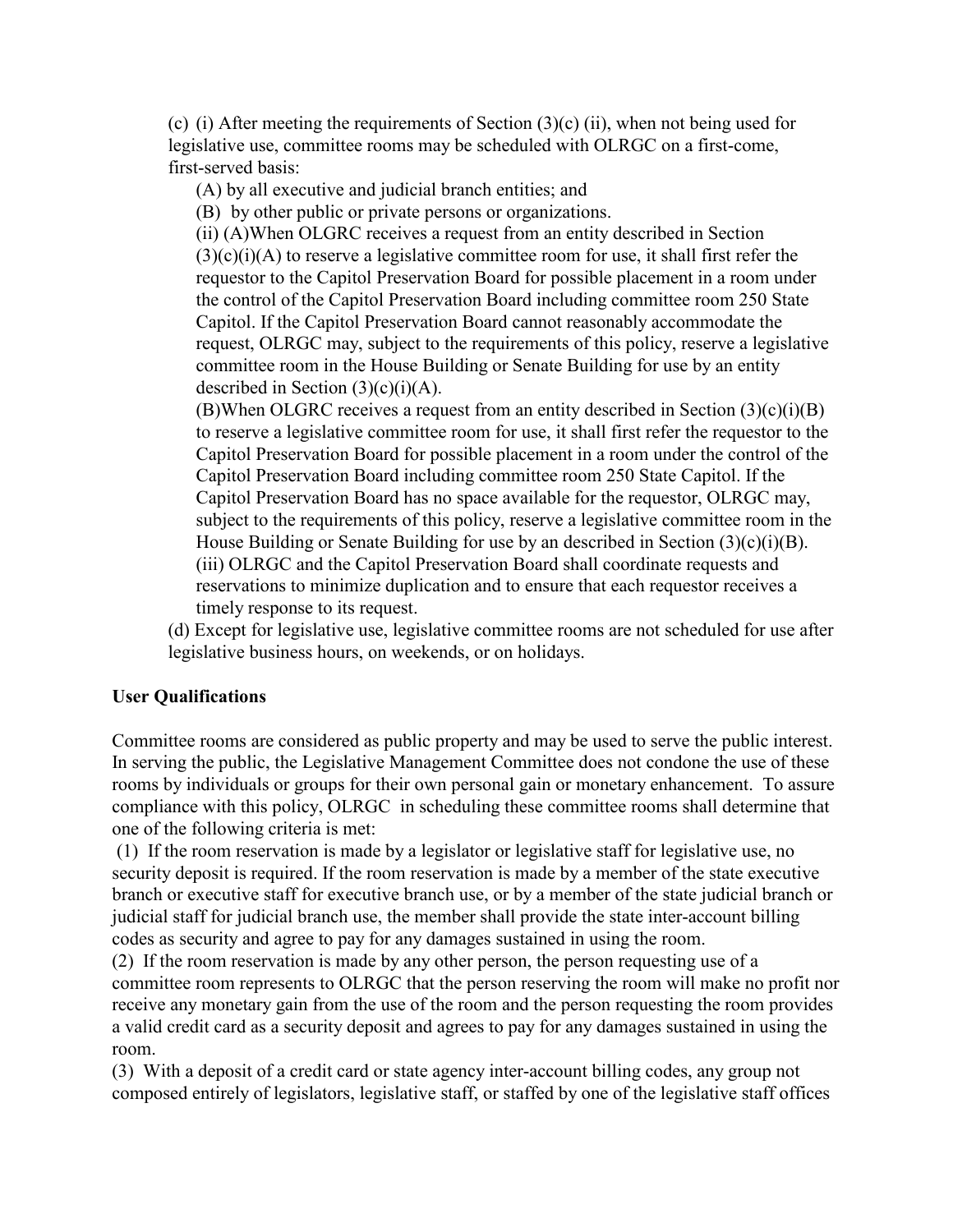may bring food and drink into any House committee room. However, any special cleaning required or damage to the committee rooms will be charged to the credit card or to the state executive branch or state judicial branch.

(4) If satisfaction of the room reservation criteria is questioned or if any dispute arises concerning committee room use, the Speaker of the House of Representatives, the President of the Senate or their designees shall be consulted for their final approval or disapproval.

### User Responsibilities

Any users of these committee rooms agree to the following responsibilities as a condition of use:

- (1) Tables and chairs may not be moved from their existing positions.
- (2) The microphones and electrical outlets plugged into the tables may not be removed from the tables or unplugged.
- (3) Adhesive material including tape, glue, paste, or putty may not be used on committee room walls, ceiling, windows, tables, or chairs.
- (4) The established State Fire Marshal occupancy limit for each room must be followed and may not be exceeded.
- (5) After use of each committee room, the user will dispose of all loose papers and litter.
- (6) The U.S. flag and the State flag provided with each committee room shall be displayed and treated in a respectful manner at all times. These flags may not be removed from the rooms.
- (7) Each committee room shall be used in an appropriate manner and should be left clean and in good condition after use and the audio visual equipment and sound amplification equipment shall be powered off.
- (8) Except for tables used to serve food, no additional tables or chairs may be added to a committee room.
- (9) The approval of food or drink must be obtained from the OLRGC. Users who have food or drink are encouraged to use the State Capitol Complex on-site food service provider.

### Technical Assistance

(1) As provided in Subsections (2) and (3), OLRGC is responsible to give its best efforts in providing the following technical assistance when a committee room is used by the legislative, executive, or judicial branches only:

- (a) integrity of the sound amplification and audio visual systems,
- (b) interfacing the committee meeting to the computer network,
- (c) set up any speaker phone connections to the committee room ,where available,
- (d) any audio recording on the OLRGC file server, and
- (e) any broadcasting (Intranet) from these committee rooms.

(2) At least 24 hours notice shall be given to OLRGC by the legislative, executive, and judicial branch using any of these committee rooms if any of these entities need the technical assistance provided under Subsection (1).

(3) (a) There is no charge for technical assistance as provided in Subsection (1) for committee room use by the legislative branch.